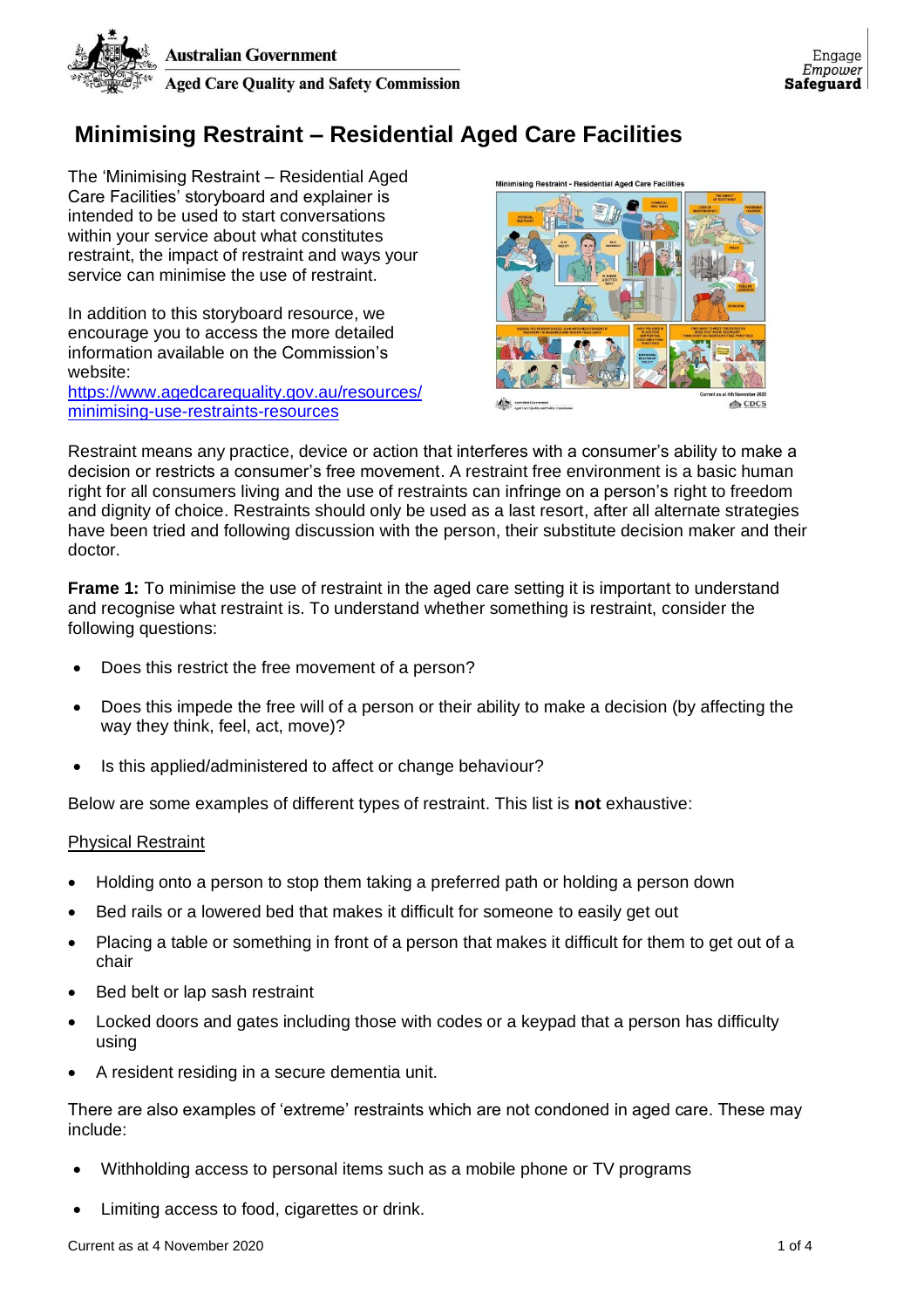## Chemical Restraint

• Where medicine is used to control, sedate or restrict the movement or behaviour of a person instead of for the treatment of a diagnosed health condition.

**Frame 2 (inset):** Legislative requirements regarding the use of physical and chemical restraints are contained in the *Quality of Care Principles 2014* (Principles). These Principles place explicit obligations on aged care providers to minimise chemical and physical restraints in residential care settings. The legislation makes it clear that restraints must only be used as a last resort. This means that staff must always consider if a practice is right, if it is actually needed and whether there is a better way to respond rather than using a restraint. Where restraint is used, informed consent must be obtained from the consumer or their substitute decision maker and consent should be recorded in writing.

The Principles specify that the residential aged care provider requires informed consent to use physical restraint.

With chemical restraint, if a medical practitioner or nurse practitioner prescribes medication, including restraint, they are the ones responsible for seeking informed consent.

While the provider is not responsible for obtaining consent for chemical restraint, the Commission expects that the provider has clinical governance arrangements in place to ensure that informed consent has been obtained and that medication being administered has been legally prescribed.

Note that a family member or legal representative does not have the legal power to require that a resident be restrained.

**Frame 3:** The use of restraint can harm the consumer. For example:

- the inappropriate use of medication chemical restraint can cause symptoms and may make behaviours worse. This can lead to a person becoming less independent, disorientated and falling out of bed.
- having a fixed bed rail in place physical restraint can cause injury if the consumer tries to climb over or around the rail and becomes trapped.
- Any sort of restraint that causes a consumer to remain confined to their bed may lead to pressure injuries, loss of mobility and function, boredom and/or depression.
- Some people who have previously been in care (people who have been institutionalised at some time in their life) can experience flashbacks and feelings of re-institutionalisation, panic and lack of control over their lives.
- People who are restrained may suffer a psychological injury or become physically agitated. This could lead to them being injured, hurting another person or damaging property.

**Frame 4:** To minimise the use of restraint, care staff must first know and understand the background, likes, dislikes, wishes and needs of each person. Consider and understand the needs of the person; getting to know the person well means you are more likely to anticipate their needs, be aware of triggers which may initiate behaviour responses and be aware of anything which might be calming.

Where any form of restraint is considered, even where the consumer or their family requests the use of restraint for the purpose of safety and security, it is important that this is discussed with the person, their substitute decision maker, their Doctor, and where appropriate their significant others. People often don't understand the potential harms when restraints are used or applied. Alternatives to restraint must always be investigated with restraint only used as a last resort.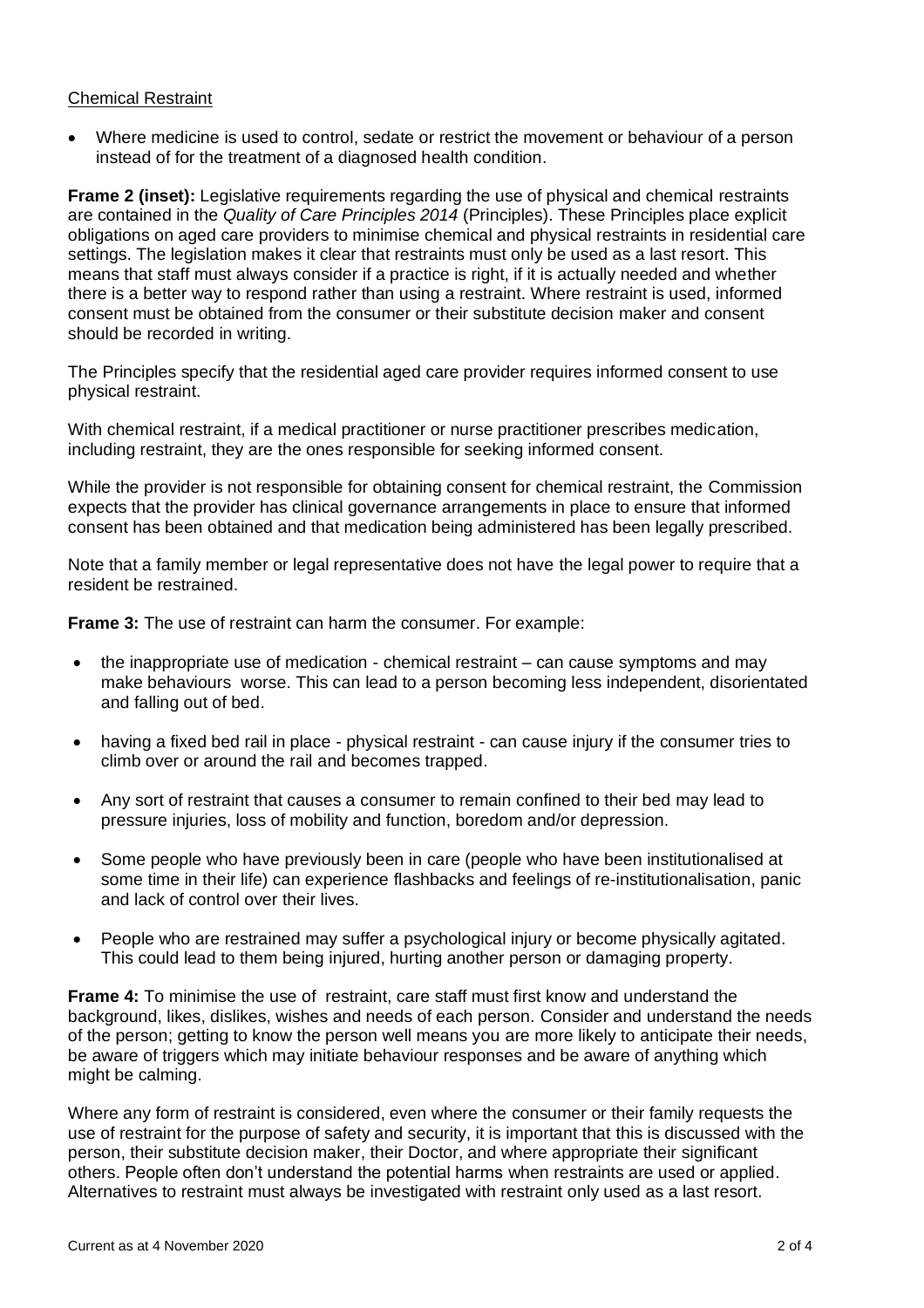Any restraints approved for use must be lawful and the least restrictive form. Restraints should be used for a limited time and should be regularly reviewed. Use must be supported by detailed assessment, documentation, monitoring and reassessment.

**Frame 5:** All facilities must have policies in place that support a restraint free environment. Staff must be provided with training on identifying and understanding restraint and restraint-free practices.

Organisations that adopt person-centred policies and approaches are likely to follow an individualised care plan for each person they provide services for. A person-centred approach has been shown to reduce the need for restraint.

**Frame 6:** There are many actions, activities and responses that can be implemented to reduce the need for restraint. These can include seeing if the person is cold, bored, hungry or in pain, using diversional individual or group activities, meeting personal needs in a timely manner, engaging with the individual on a one to one basis and observing and responding to trigger events in promptly to avoid escalation of changed behaviours and improve quality of life.

For more information on minimising restraint in residential aged care and to access the Commission's self-assessment tools visit: <https://www.agedcarequality.gov.au/resources/minimising-use-restraints-resources>